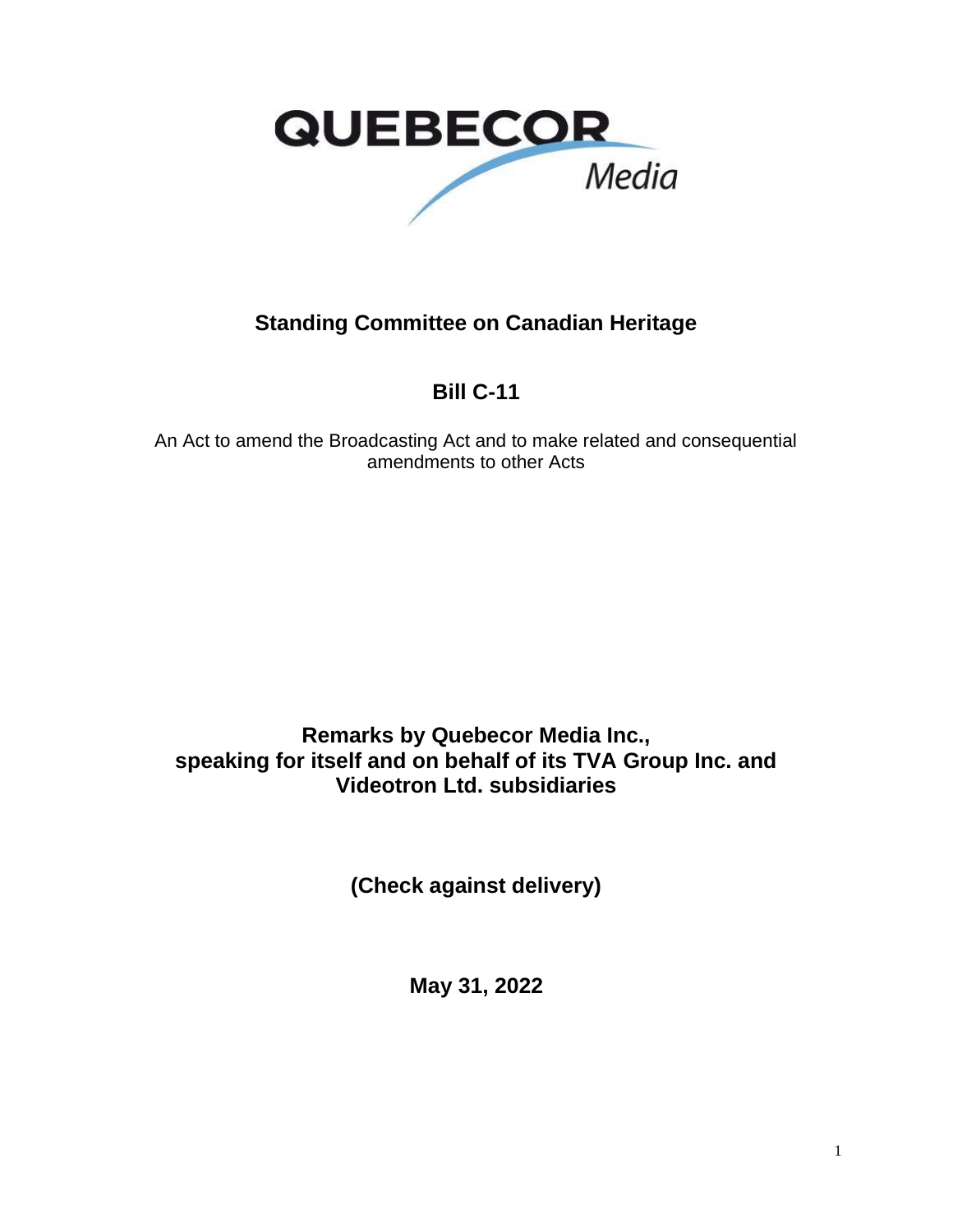**Madam Chair,**

**Committee members,**

**Good afternoon,**

|                                                         | My name is Pierre Karl Péladeau and I am |  |  |  |  |  |  |  |  |  |  |  |
|---------------------------------------------------------|------------------------------------------|--|--|--|--|--|--|--|--|--|--|--|
|                                                         | President and Chief Executive Officer of |  |  |  |  |  |  |  |  |  |  |  |
|                                                         | Quebecor. With me is Peggy Tabet, Vice   |  |  |  |  |  |  |  |  |  |  |  |
| <b>President, Regulatory and Environmental Affairs.</b> |                                          |  |  |  |  |  |  |  |  |  |  |  |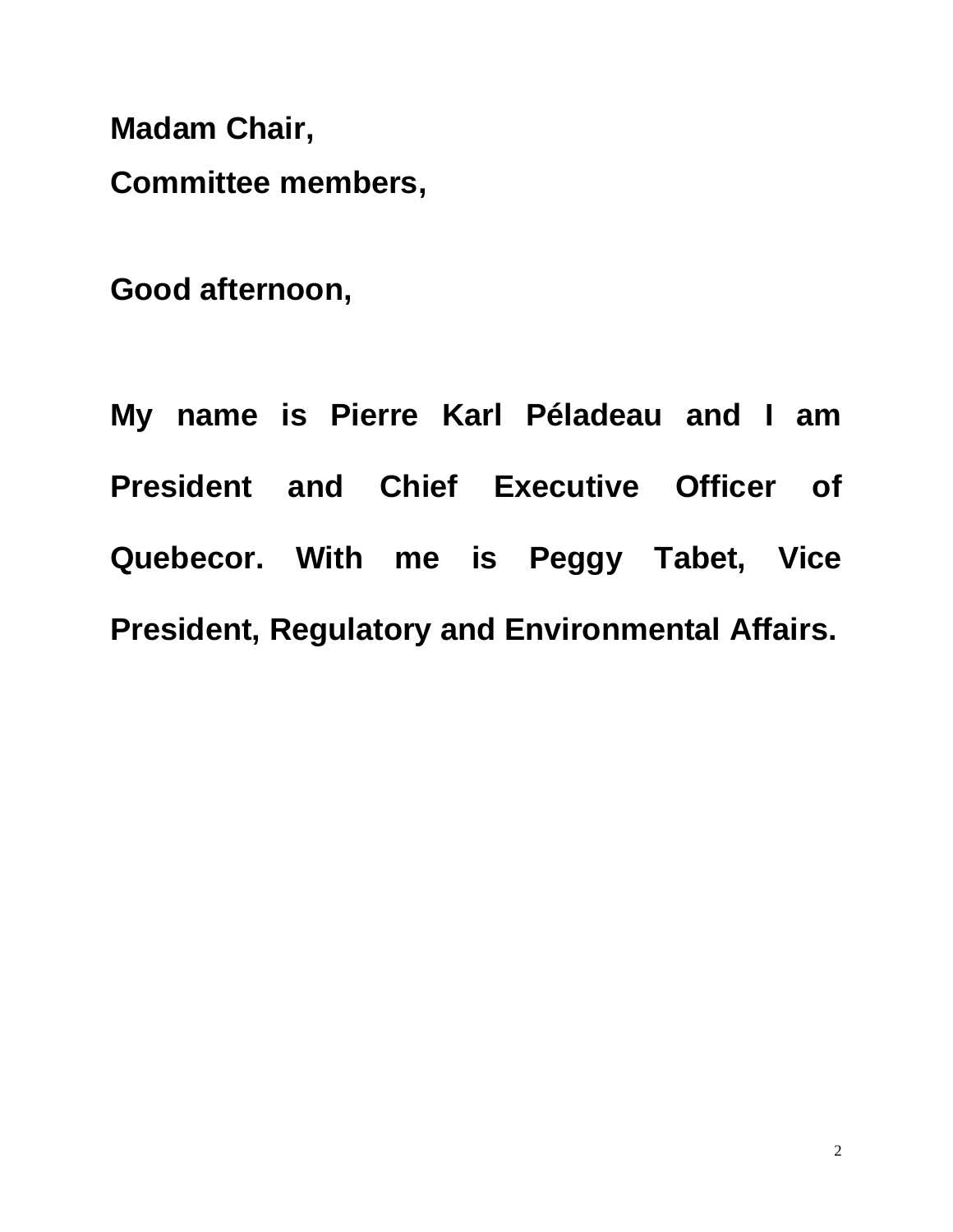## **INTRODUCTION**

**Bill C-11, which amends an outdated law that dates back to 1991, is an opportunity for Parliament to redress the longstanding and increasingly dramatic inequity between foreign online broadcasting platforms and Canadian companies.**

**As you are no doubt aware, a CRTC licence was required to become a broadcaster or cable operator. Rules and conditions were attached to this license, and rightly so.**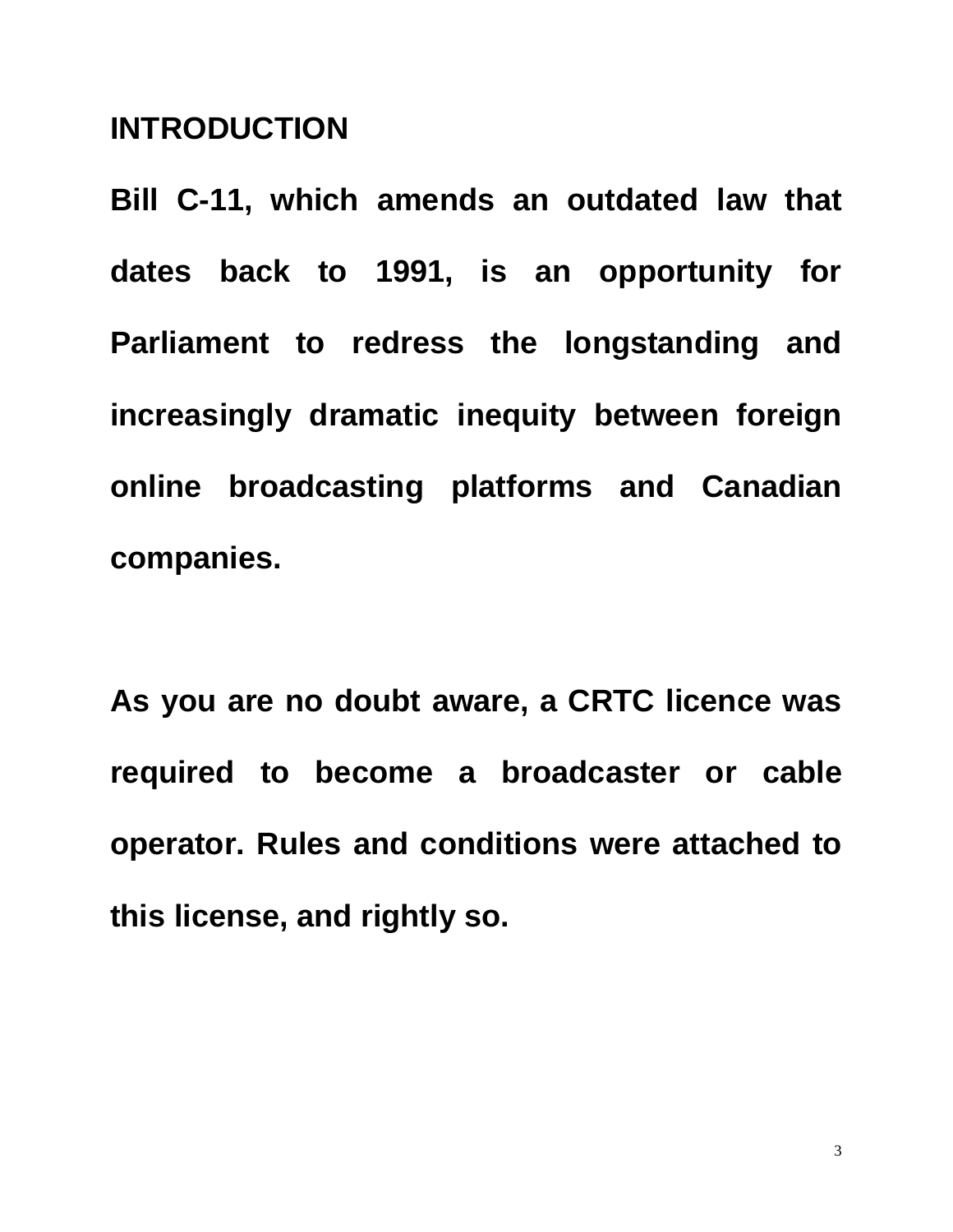**However, technology—such as the Internet, obviously—and globalization have made it possible to circumvent these licence requirements. Foreign giants with immense financial resources have been quick to take advantage of the inescapable new basic calculus. We believe that our Canadian companies must now be released from the plethora of regulations and conditions that constantly stifle them and threaten their viability.**

**In January 2022, the Académie de la transformation numérique at Université Laval published a study that showed that paid video** 

4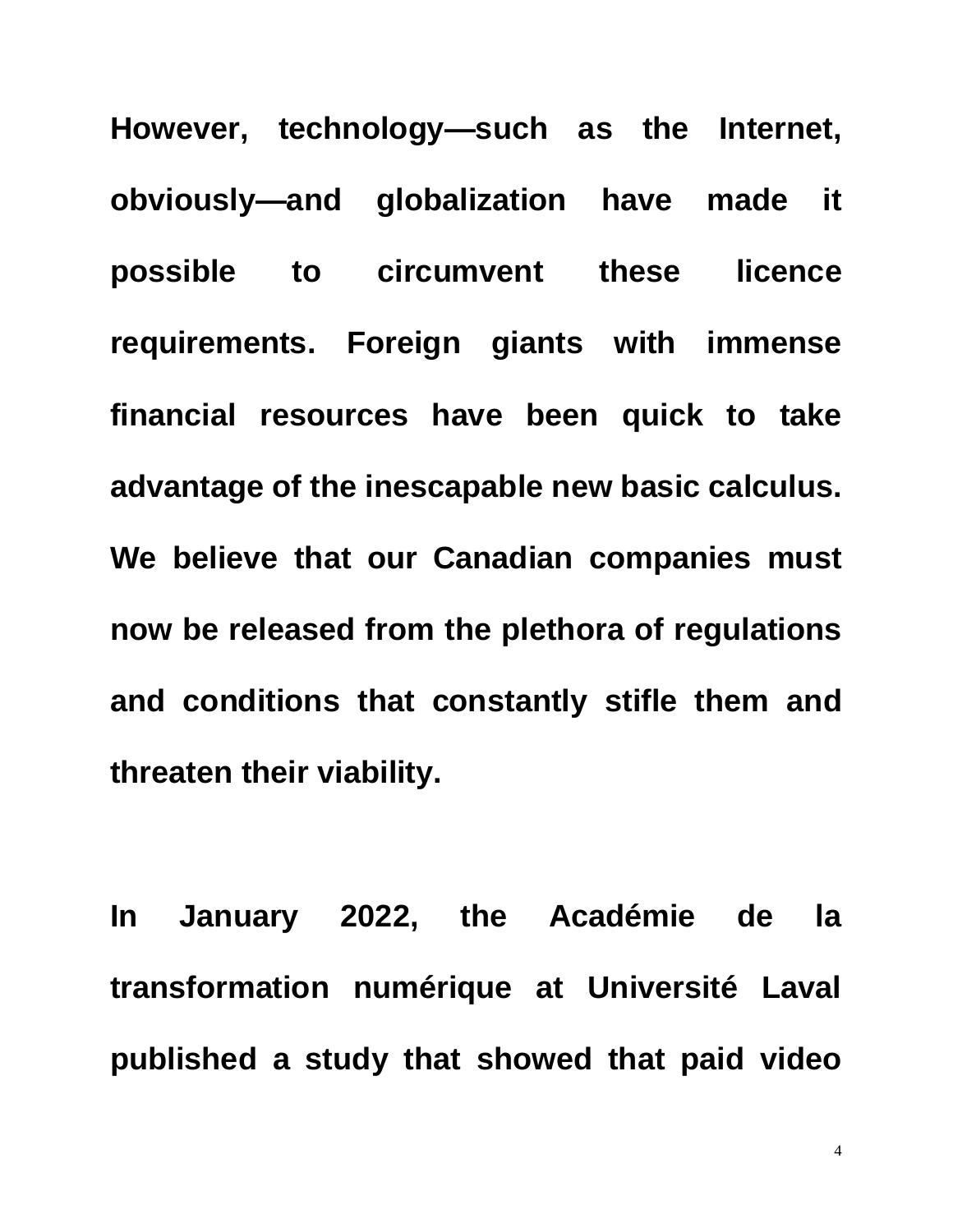**streaming services had passed home television services in Québec households for the first time. 71% of adult Quebecers now subscribe to paid online services while 66% subscribe to the services of a broadcasting distribution undertaking (BDU).**

**For years, Quebecor has repeatedly called the attention of authorities to the fact that conventional local broadcasters and BDUs such as TVA and Videotron, which showcase our culture and promote local talent and cultural workers, are facing fierce competition in an outdated and unfair regulatory environment.**

5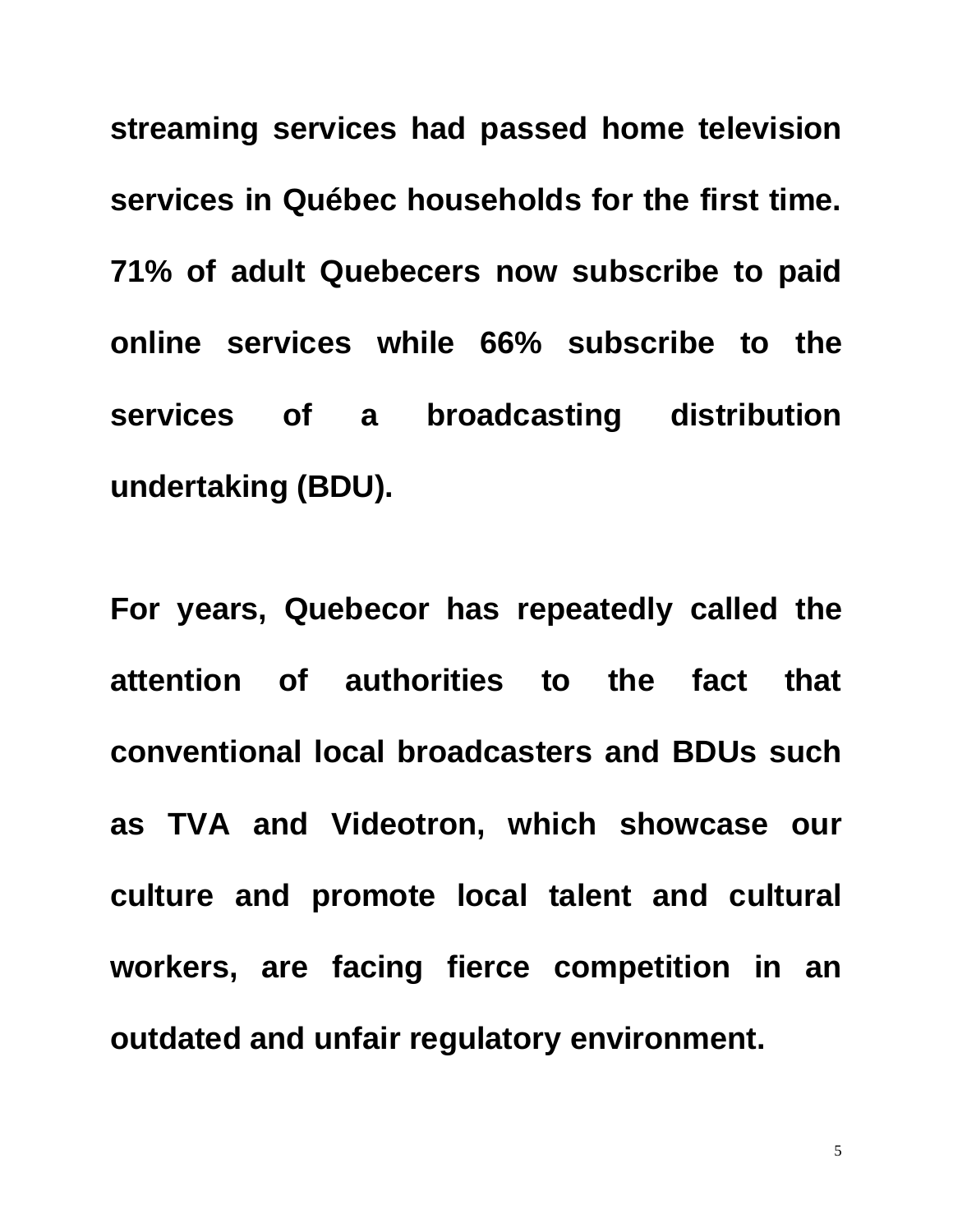**Unbridled competition from online streaming platforms such as Netflix, Amazon and Disney Plus, which are subject to no constraints, and crushing CRTC regulation threaten the sustainability of our local businesses, and therefore our cultural sovereignty, as well as our ability to inform Canadians with professional rigour, something that requires resources.**

**It is time to restore fairness and lighten the regulatory burden.**

**For over-regulation has also been a factor in the weakening of local conventional broadcasters**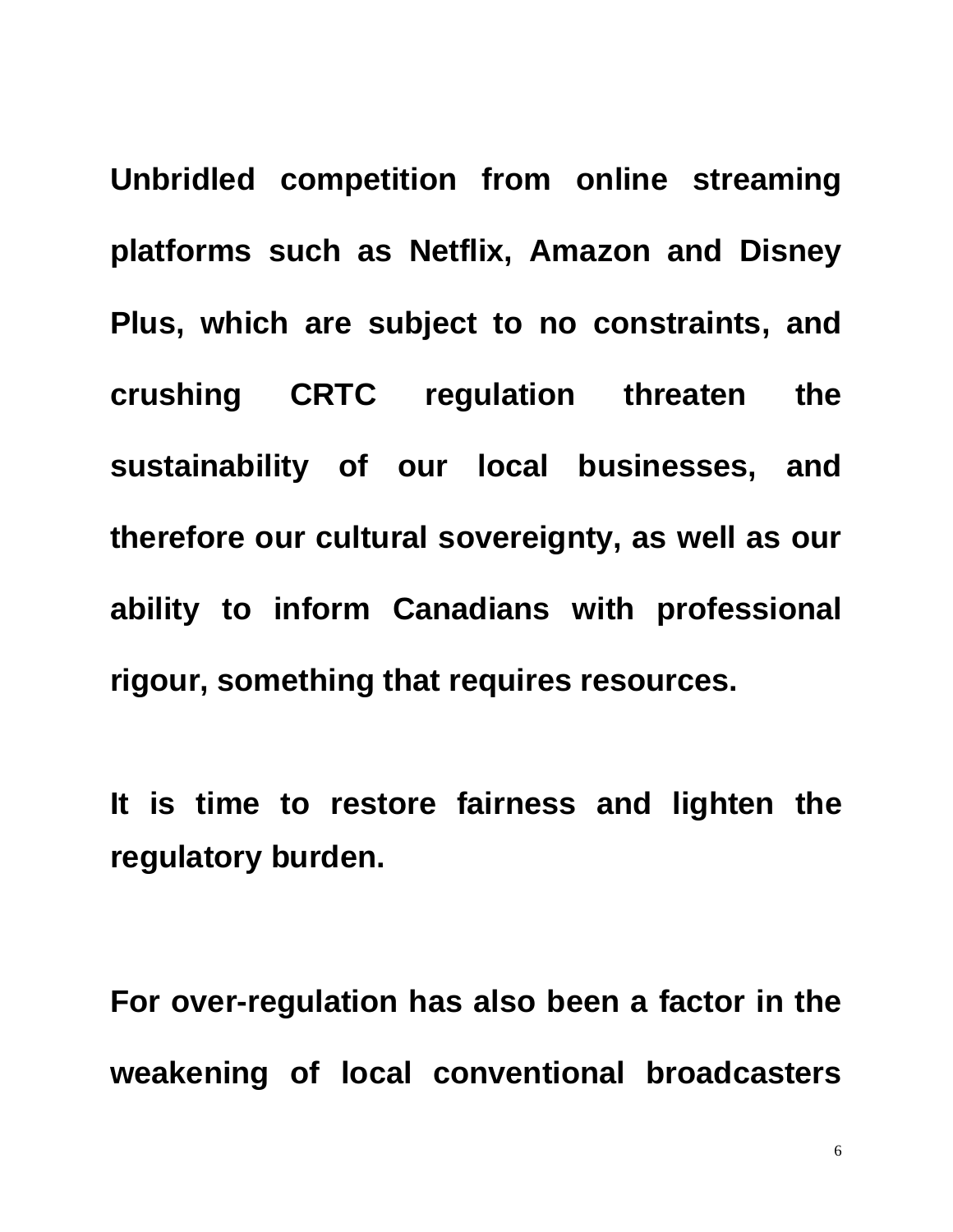**and BDUs. It has become clear that this approach has been a monumental failure: our broadcasters have never been at a greater disadvantage and are struggling to survive. Between 2010 and 2020, the combined earnings before interest and taxes of the major private conventional networks fell by nearly \$216 million.<sup>1</sup>**

**TVA alone suffered a decline of nearly \$60 million. Aside from CBC / Radio-Canada, no company can survive without earnings.**

<sup>1</sup> CRTC, Aggregate Annual Returns, Quebecor Media Inc, Canadian Broadcasting Corporation, BCE Inc, Remstar Diffusion inc, Rogers Communications Inc, Shaw Communications Inc, Corus Entertainment Inc, 2010, 2020.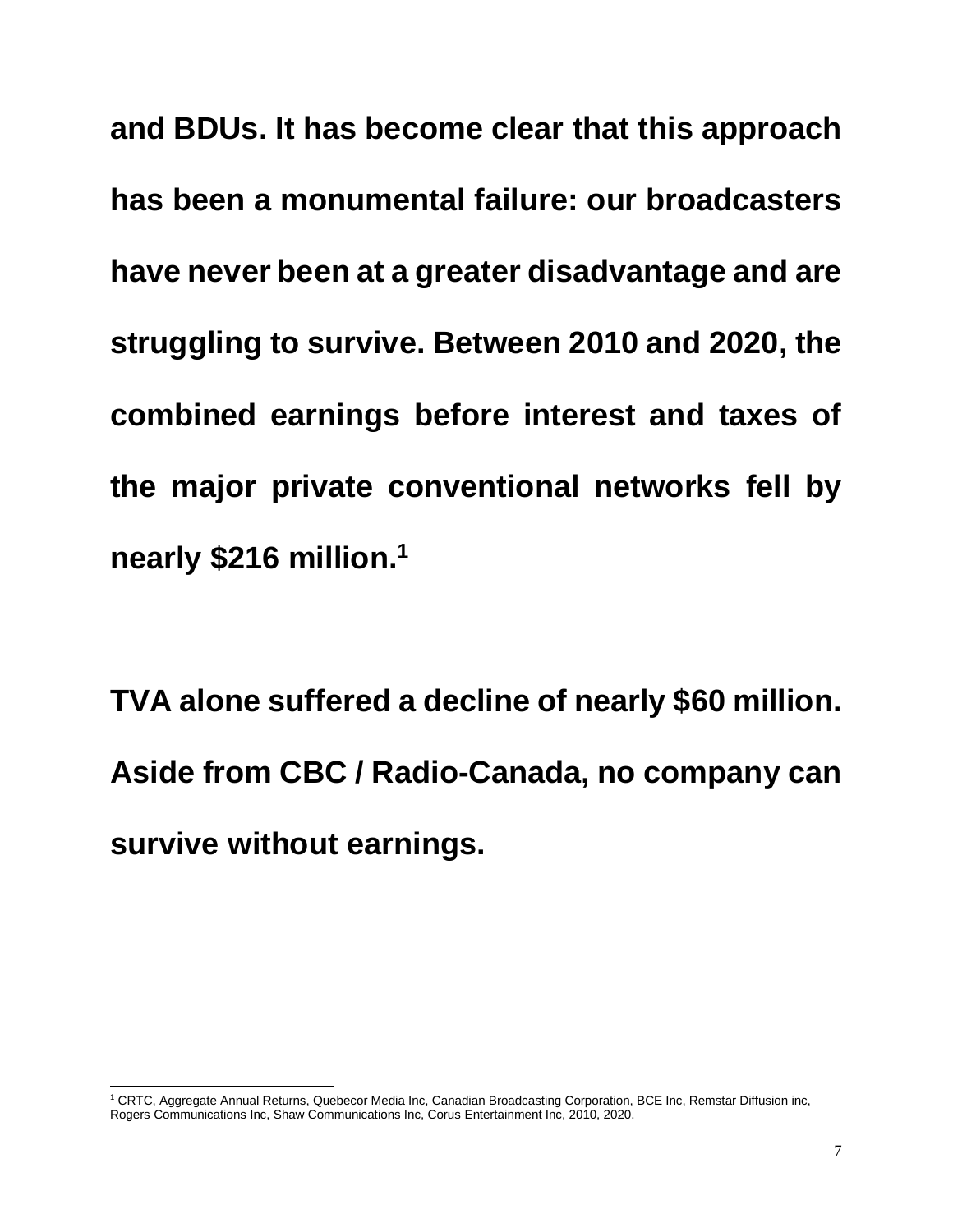**In this situation, Parliament must restore a level playing field between Canadian and foreign businesses and substantially reduce the regulatory and financial burden, such as the Part 2 fees. We are therefore very concerned that Bill C-11 no longer contains the principle that regulation should be "fair and equitable" between industry players, which was present in the previous bill.**

**To end the current two-tier system, Parliament should amend the bill to ensure that all broadcasting undertakings are treated fairly and equitably.**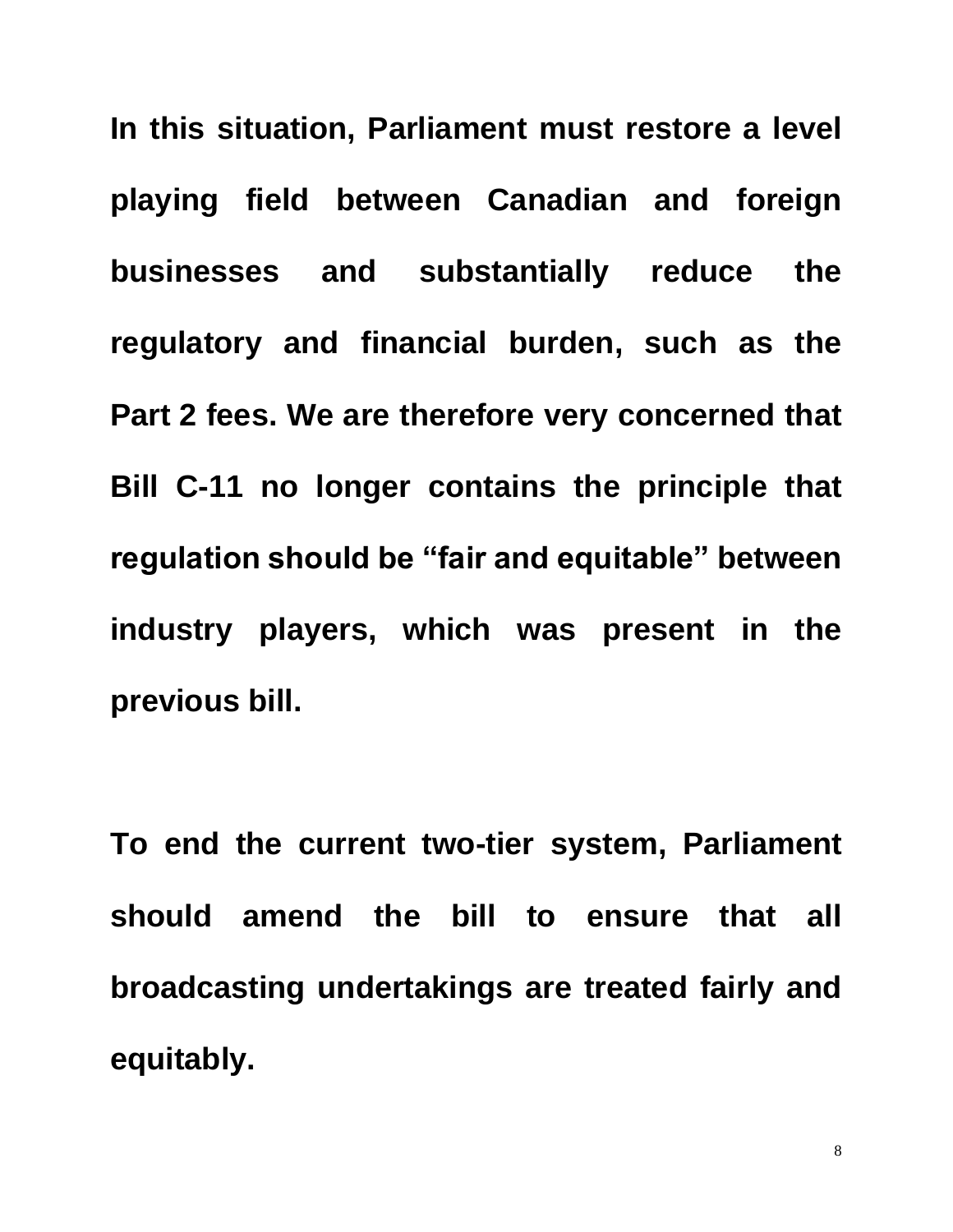**There is a simple solution. Instead of asking the CRTC for a new set of megaregulations packed with daunting requirements, Parliament should go to the root of the problem and establish a lighter regulatory system, one in which foreign online broadcasting platforms contribute financially to our ecosystem and to the various stakeholders in the industry in order to keep our Canadian broadcasting system strong and able to make a contribution.**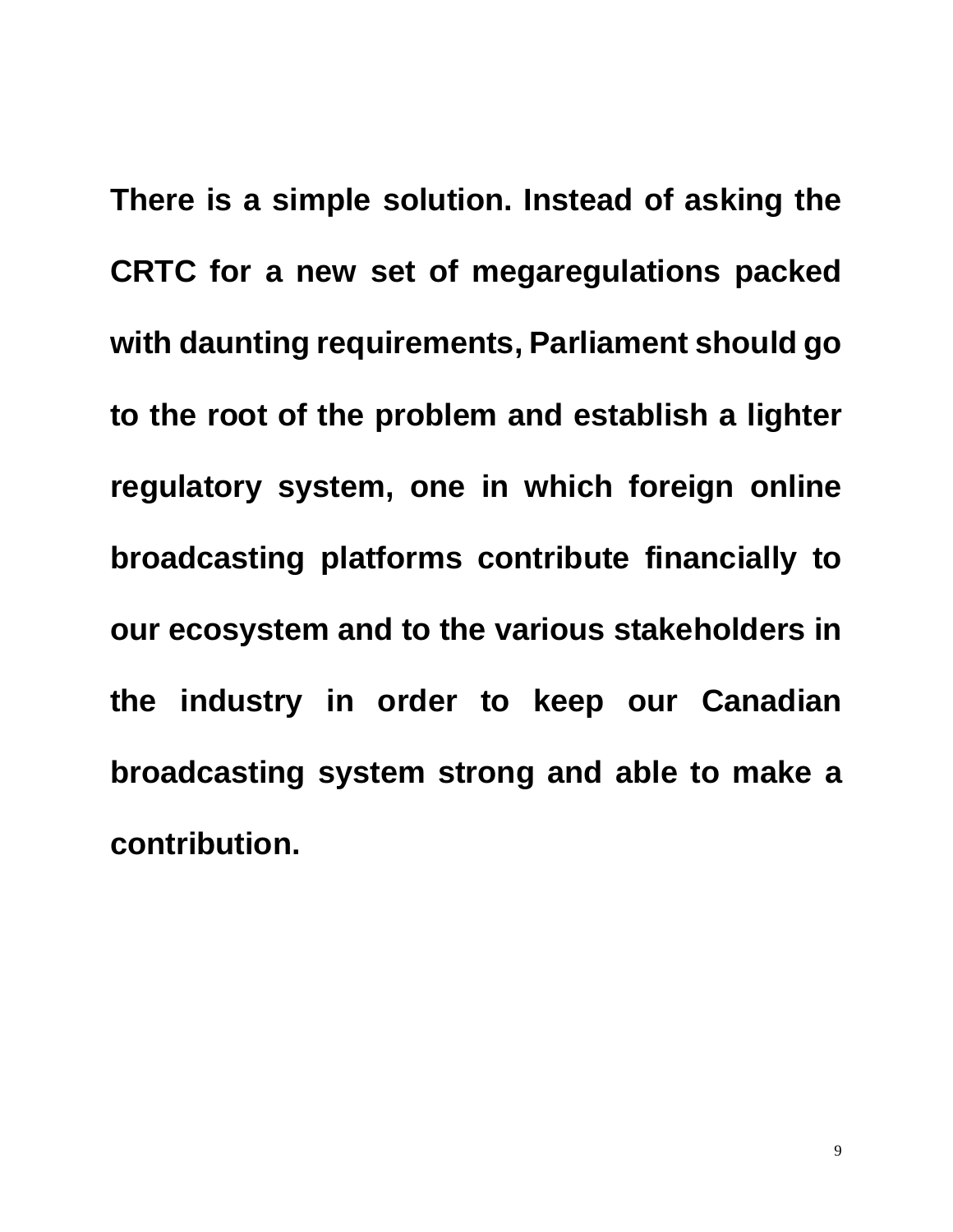# **CBC / RADIO-CANADA'S MANDATE**

**Bill C-11 neglects, once again one of the major challenges in our industry: reforming CBC / Radio-Canada's mandate. For many years, the public broadcaster has not been playing its role but rather chasing ratings and engaging in anticompetitive practices.**

**Despite the \$1.4 billion it receives from taxpayers,<sup>2</sup> the public broadcaster is competing with other broadcasters for advertising and bidding up the price of audiovisual content.**

<sup>2</sup> CBC/Radio-Canada website, Financial Highlights, "Government Funding, 2020-2021: \$1,394M.[" Link](https://cbc.radio-canada.ca/en/impact-and-accountability/finances/annual-reports/ar-2020-2021/highlights/financial-highlights)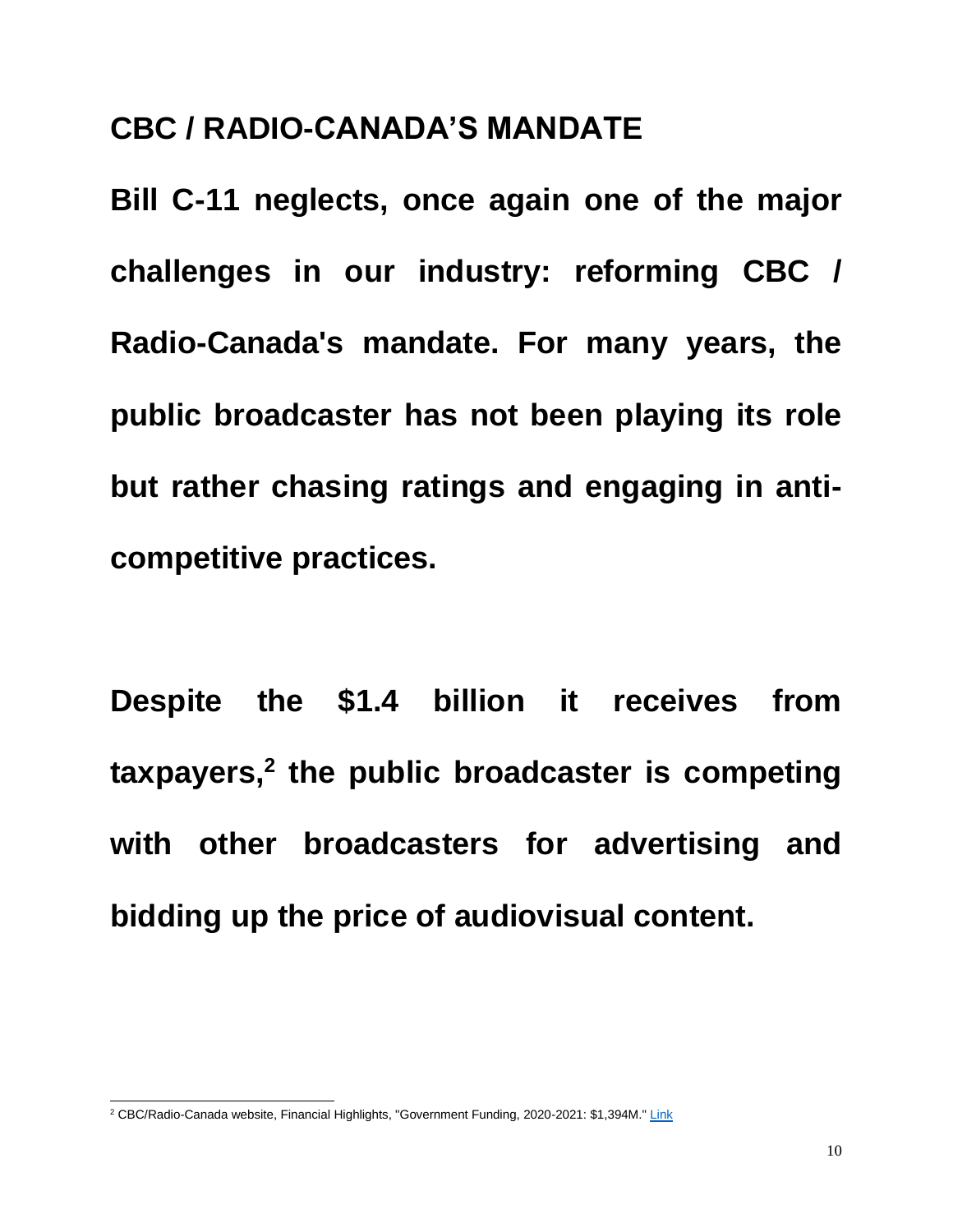**The government must keep its election promise and review the public broadcaster's mandate. And advertising should be eliminated on all of CBC / Radio-Canada's platforms.**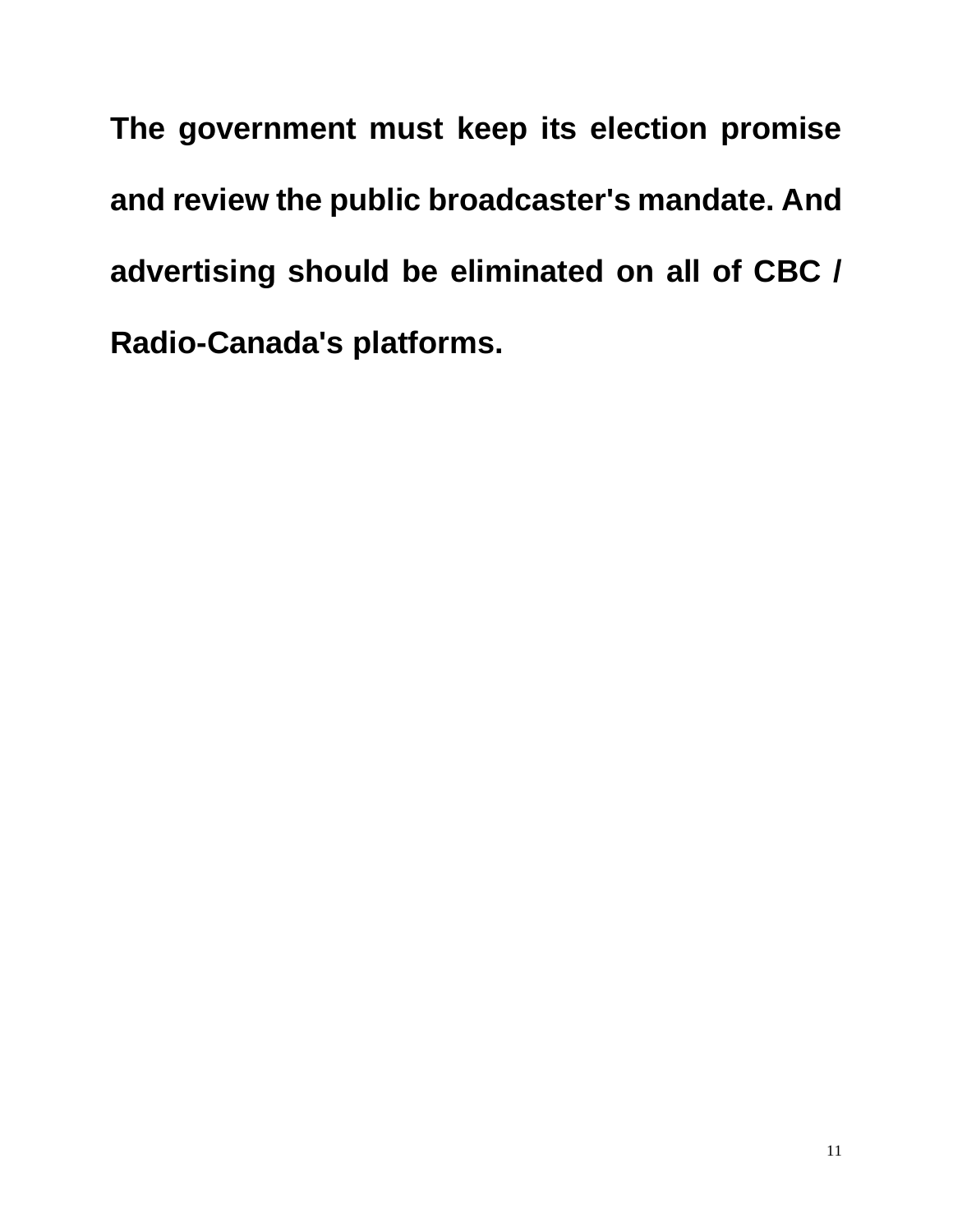# **CONCLUSION**

**It is more urgent than ever for all relevant government bodies to take action, in the public interest, to ensure the survival of our Canadian broadcasting undertakings and the sustainability of our culture. According to Canadian Heritage, hundreds of newsrooms have already closed their doors.<sup>3</sup>**

**How many more must shut down before concrete action is taken? We must not wait for a precipitous decline in our broadcasting system before doing something.**

<sup>&</sup>lt;sup>3</sup> "Google details opposition to Ottawa's Online News Act", The Globe and Mail, May 16, 2022. <u>[Link](https://www.theglobeandmail.com/politics/article-google-warns-ottawas-online-news-act-would-break-its-search-engine/)</u>